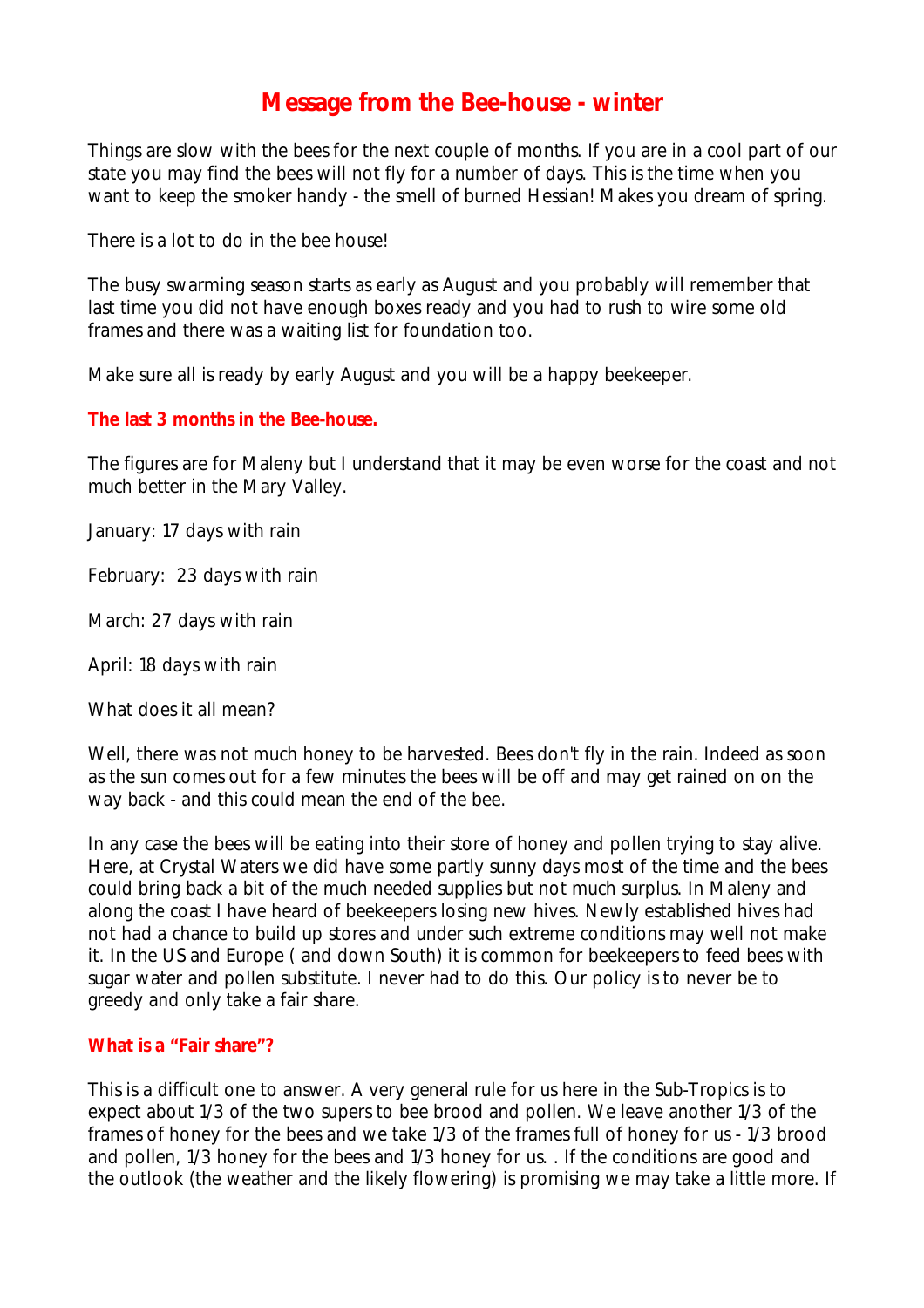we are not sure, we take a little less. This assessment may well vary from hive to hive. If in doubt - leave more for the bees!

## *A little trick I learned from a professional*

Some time back I walked in on Bruce as he was wiring frames. I have been doing this rather



tedious job for many years and it proofs that you can do the wrong thing for a long time.

I used to place the tacks here (at the wider part of the side bar)

It works but when you uncap the frame and clean the side bars the knife or whatever tool you are using often gets stuck on the nail - a real nuisance.



Bruce showed me that he places the tack here (at the narrow part of the side bar):

Yes, it will take a few cm of wire but the tack will never be in your way. No more frustration!!

#### **8 or 10 frame super??**

When I started to keep bees the question never even entered my mind. I was young and strong and pretty well everybody kept bees in the 10 frame full size boxes.

An 8 frame super is obviously lighter to lift and handle. I can tell you that a 10 frames box full of honey is heavy. All my equipment is 10-frame and I had to learn to manage as I have to take care of an old back and a few other ailments!

Just as a rough comparison:

- A 10 Frame Super with honey will weigh about 40 to 50 kg all inclusive
- An 8 Frame Super with honey will weigh about 30 to 35 kg all inclusive

There is only one drawback with 8 frame equipment - availability. Probably all professional beekeepers (in Australia) would use only 10 frame equipment. This means that manufacturers produce mostly 10 frame supers and queen excluders. Indeed it is quite difficult to find 8 frame plastic excluders and we just cut 10 frame excluders to suit.

Think about it. Beekeeping is a hobby you should be able to enjoy well past your retirement age - indeed most beekeepers I meet at gatherings are about retirement age!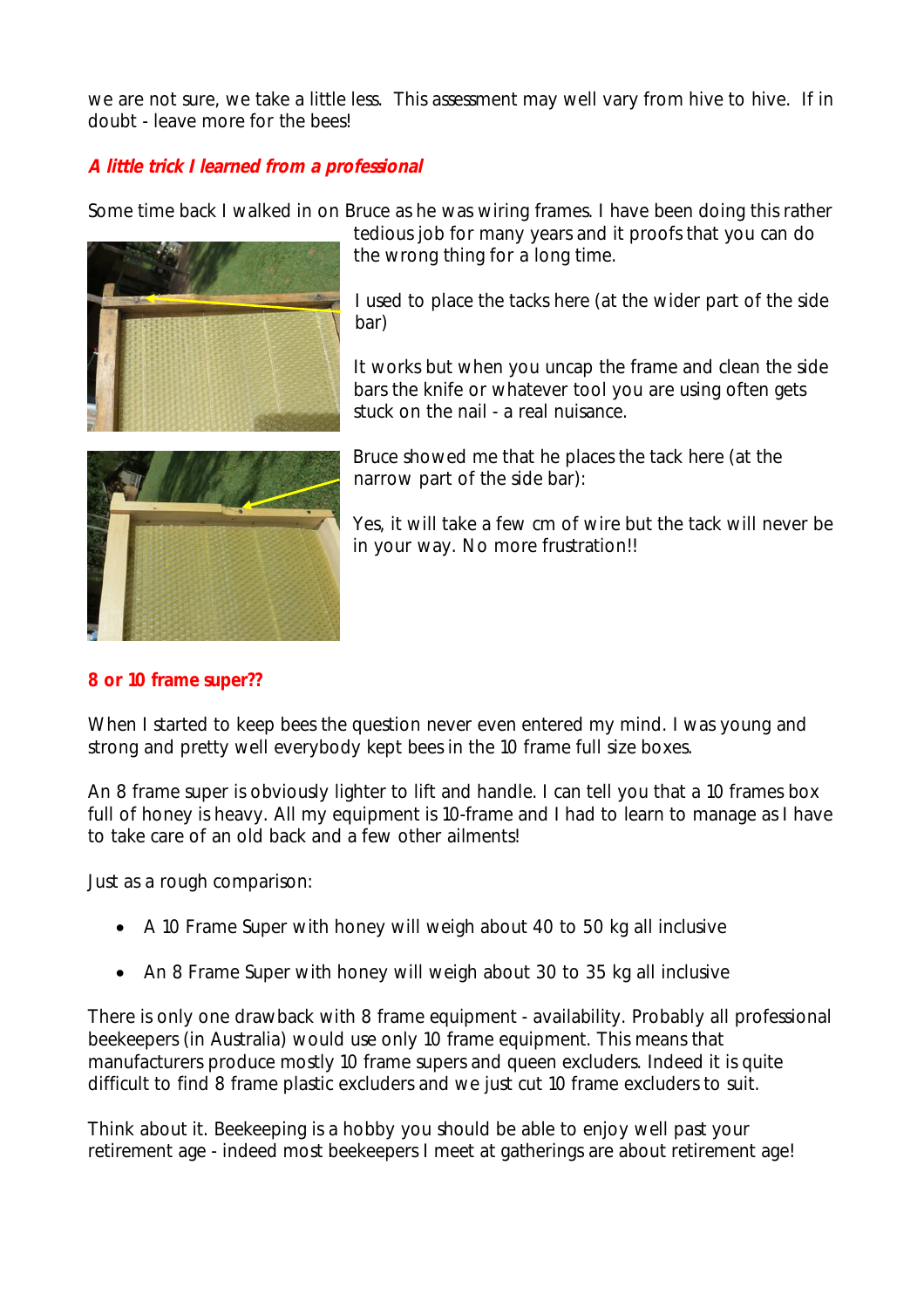#### **Get ready for spring -NOW!**

The work with bees starts in the Apiary in earnest in August when the first swarms are emerging. This is the time when I get urgent phone calls for beekeeping equipment. This year, make sure you are ready in time.

- Got some old supers? Clean up the supers and maybe even give them a new coat of paint. The bees don't care much but they do look nice.

- Old frames? Give them a good brush and you may need to rewire them. Use Stainless Steel wire - much better and lasts longer

- Bottom Boards and Lids? Maybe they too could do with a spruce up.

Make absolutely sure that any old equipment has never harboured bees with a serious disease like American Foul Brood. AFB can hang around for decades and it is wise to either have the equipment irradiated or burned.

- Not much equipment hanging around? Now is the time to order some ( have a look at our price list here: http://ecologicalsolutions.com.au/bees/?page\_id=8 ) and get it all assembled and when the first swarms turns up there is no need for panic!

We mostly use white paint (or a light colour) which we find in re-cycling depots some Council Dumps have. It is FREE in Maleny!

Make sure you air the boxes for a few days. Bees don't like the smell of new paint. I always drip a little Lemon Grass oil in the bottom of the box before I use equipment. Bees like it. Just a couple of drops are plenty.

Winter is also a good time to melt down your cappings (if you have not done this already using the Solar Melter). We are using an old electric boiler with a pretty good result.



It is best to choose a cool evening when the bees are home a little early. You don't want 100's of bees watching you! Make sure you clean everything up when you are finished (it is one of the messier jobs) before you close shop for the night.

This article below, has been submitted by my mate Bob:



#### **Raw Honey: Liquid Gold in Your Pantry Daisy Luther**

When selecting foods for your stockpile, the most budget-friendly, space-conscious way to do it is by selecting items that multitask. This criteria places honey high on your "to-buy list". Tess Pennington of Ready Nutrition lists honey as one of the top SHTF sweeteners to store. Honey is indeed nature's sweetener, but don't write it off as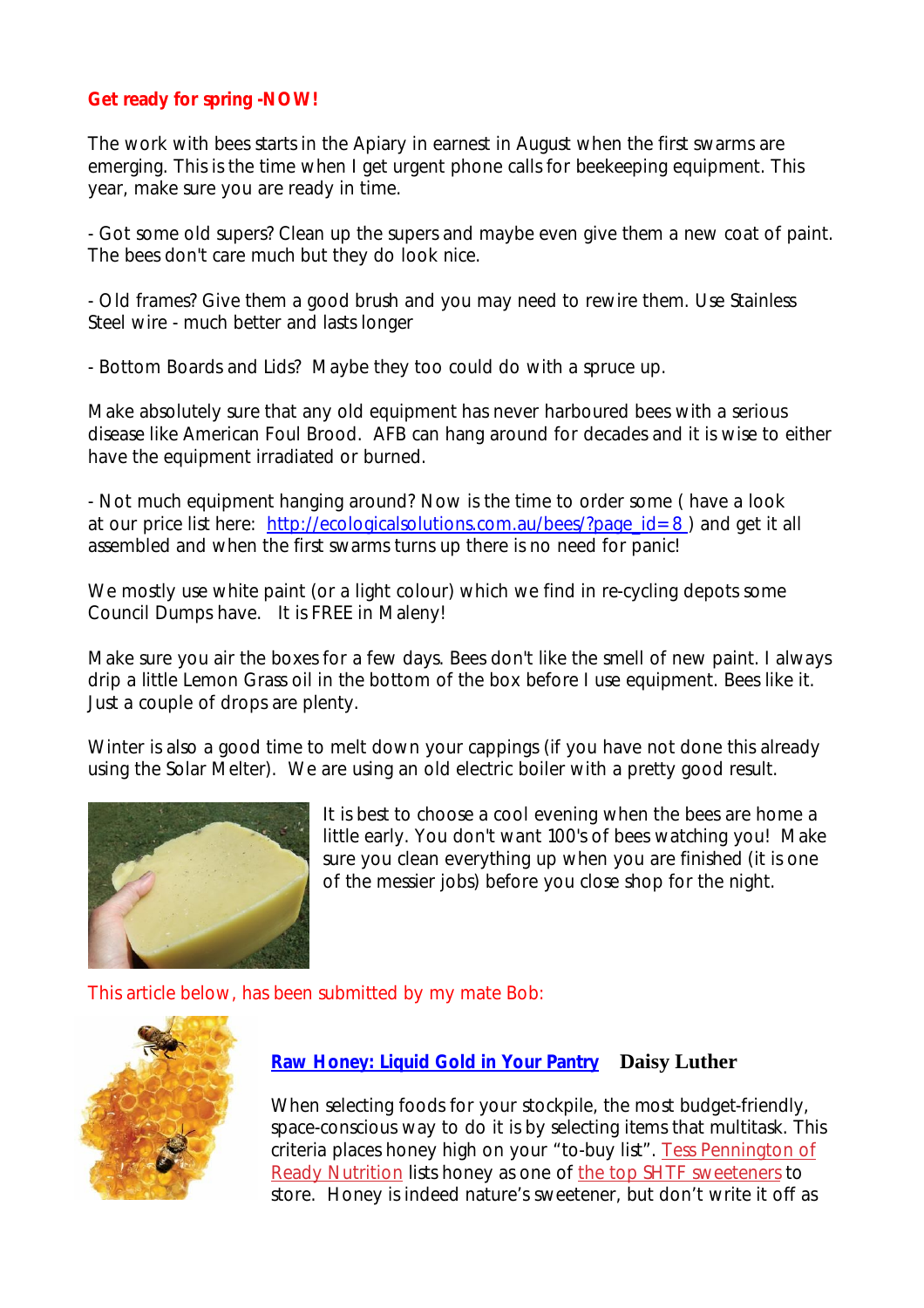just a condiment. The sticky sweet substance is far more than something to stir into your tea or spread on your toast.

Since ancient times, the healing properties of honey have been documented. Some of this knowledge seems to have been forgotten (and purposely marginalized), and drug companies have replaced honey with chemical ointments, antibiotics and antivirals. (This is, as always, about money – they can't patent honey, can they?)

- Honey has been used in Ayurvedic medicine for more than 4000 years. Honey is an ingredient in 634 remedies in ancient Hindu vedic texts.
- The Ebers Papyrus of ancient Egypt expounded on the medicinal properties of honey, and it is contained in nearly every ancient Egyptian remedy.
- In ancient Greece, Hippocrates, the "Father of Medicine" wrote, "Honey and pollen cause warmth, clean sores and ulcers, soften hard ulcers of lips, heal carbuncles and running sores."

## **Just Because the Label Says "Honey" …**

Now, you can't go and get the ubiquitous squeezy bear full of honey at the grocery store and expect it to cure all your ills. In fact, the some of the squeezy bears don't even contain real honey at all. Our good friends at the FDA have defined honey as "anything containing pollen.

Even with that broad definition, some of the Chinese companies have "ultrafiltered" the honey that goes into those little bears to the point that there isn't even any pollen left.

#### *I bet you wonder why – I did*.

Ultrafiltering removes the pollen so that the source of the honey cannot be determined. Providers of cheap honey do this so that consumers cannot discover the origin. Often the cheap honey is tainted with pesticides, illegal antibiotics, and heavy metals. Some of the cheap honey is watered down with High Fructose Corn Syrup. Much of the questionable honey originates in China.

According to independent testing ordered by Food Safety News and performed by Vaughan Bryant, a professor at Texas A&M University and one of the nation's premier melissopalynologists, or investigators of pollen in honey, 76% of the golden stuff sold in grocery stores as honey doesn't contain even one little drop of pollen.

- 76 percent of samples bought at groceries had all the pollen removed, These were stores like TOP Food, Safeway, Giant Eagle, QFC, Kroger, Metro Market, Harris Teeter, A&P, Stop & Shop and King Soopers.
- 100 percent of the honey sampled from drugstores like Walgreens, Rite-Aid and CVS Pharmacy had no pollen.
- 77 percent of the honey sampled from big box stores like Costco, Sam's Club, Walmart, Target and H-E-B had the pollen filtered out.
- • 00 percent of the honey packaged in the small individual service portions from Smucker, McDonald's and KFC had the pollen removed.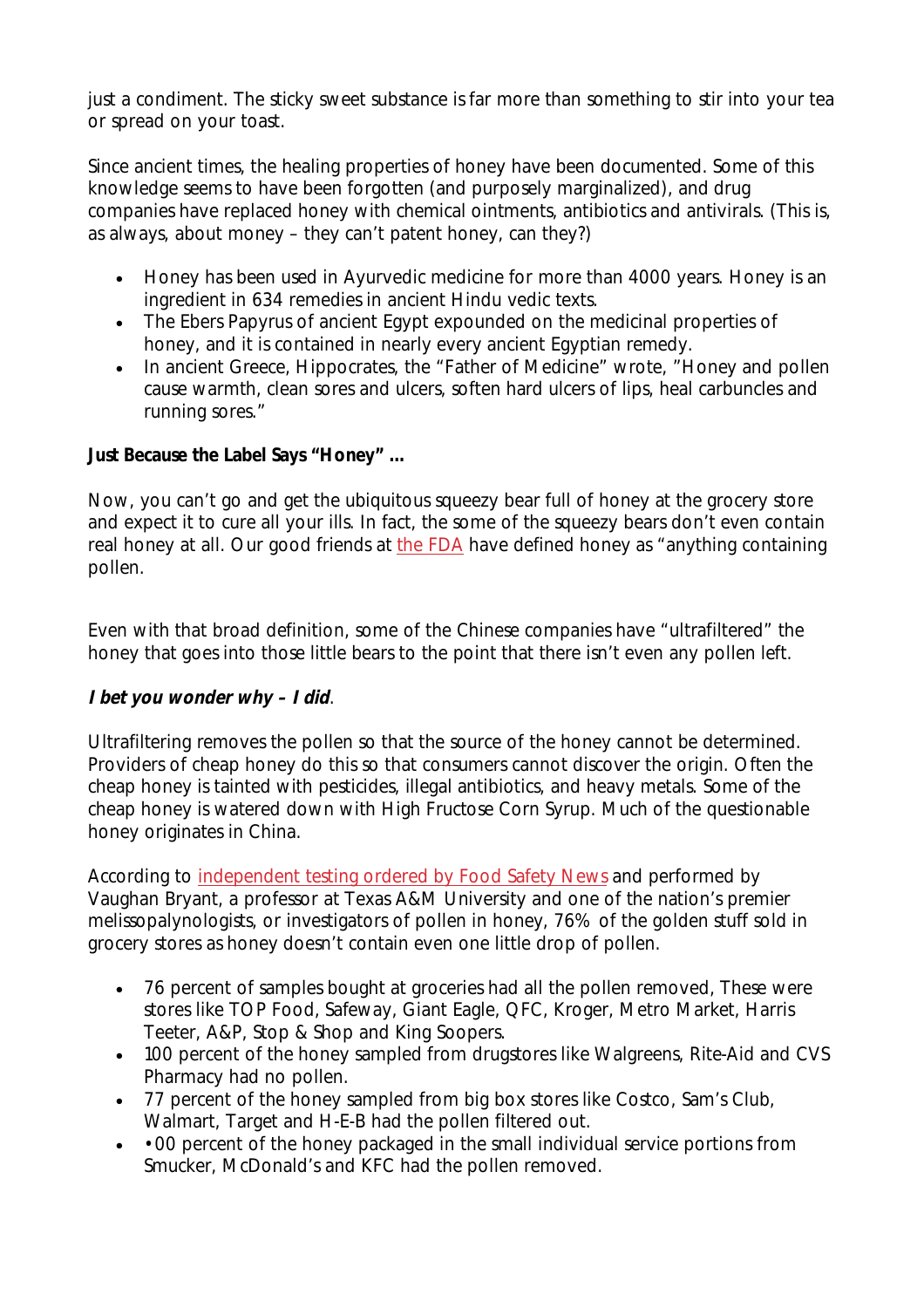• Bryant found that every one of the samples Food Safety News bought at farmers markets, co-ops and "natural" stores like PCC and Trader Joe's had the full, anticipated, amount of pollen.

The FDA, despite their definition, doesn't seem to care about the false labeling of these products. The FDA has ignored requests from Congress, beekeepers and the honey industry to develop a U.S. standard for honey. Less than 5% of honey on store shelves has been tested by the FDA for purity.

#### **How can you be sure you are actually buying honey?**



As with most products, the closer you can get to the actual source, the better off you'll be. Short of scooping the sticky stuff directly from the hives, purchase as locally as possible, directly from beekeepers or at your favourite farmer's market.

There are more than 300 varieties of honey sold in the US. The difference in these varieties is the source of the pollen. Buckwheat honey is reputed to have the most healing properties of any type of honey. As a general rule of thumb, the darker the honey is, the more benefits it has.

## **Pasteurized vs. Raw**

The FDA seems more concerned that honey be pasteurized (i.e. heat processed) than that the honey actually be honey. The problem with pasteurization is that it kills off many of the beneficial components in the honey, most particularly propolis.

The processing of honey often removes many of the phytonutrients found in raw honey as it exists in the hive. Raw honey, for example, contains small amounts of the same resins found in propolis. Propolis, sometimes called "bee glue," is actually a complex mixture of resins and other substances that honeybees use to seal the hive and make it safe from bacteria and other micro-organisms. Honeybees make propolis by combining plant resins with their own secretions... Other phytonutrients found both in honey and propolis have been shown to possess cancer-preventing and anti-tumor properties. These substances include caffeic acid methyl caffeate, phenylethyl caffeate, and phenylethyl dimethylcaffeate. Researchers have discovered that these substances prevent colon cancer in animals by shutting down activity of two enzymes, phosphatidylinositol-specific phospholipase C and lipoxygenase. When raw honey is extensively processed and heated, the benefits of these phytonutrients are largely eliminated…

Despite the important benefits of raw honey, there are some caveats.

- Infants under the age of 1 should not be fed raw honey because of the risk of botulism. Their underdeveloped immune systems cannot prevent the Clostridium botulinumpores from multiplying. Botulism can cause paralysis and death.
- People with bee venom allergies sometimes suffer an allergic reaction to honey. These allergic reactions can easily become life-threatening.
- There is a higher risk of food poisoning when you consume raw honey vs pasteurized honey.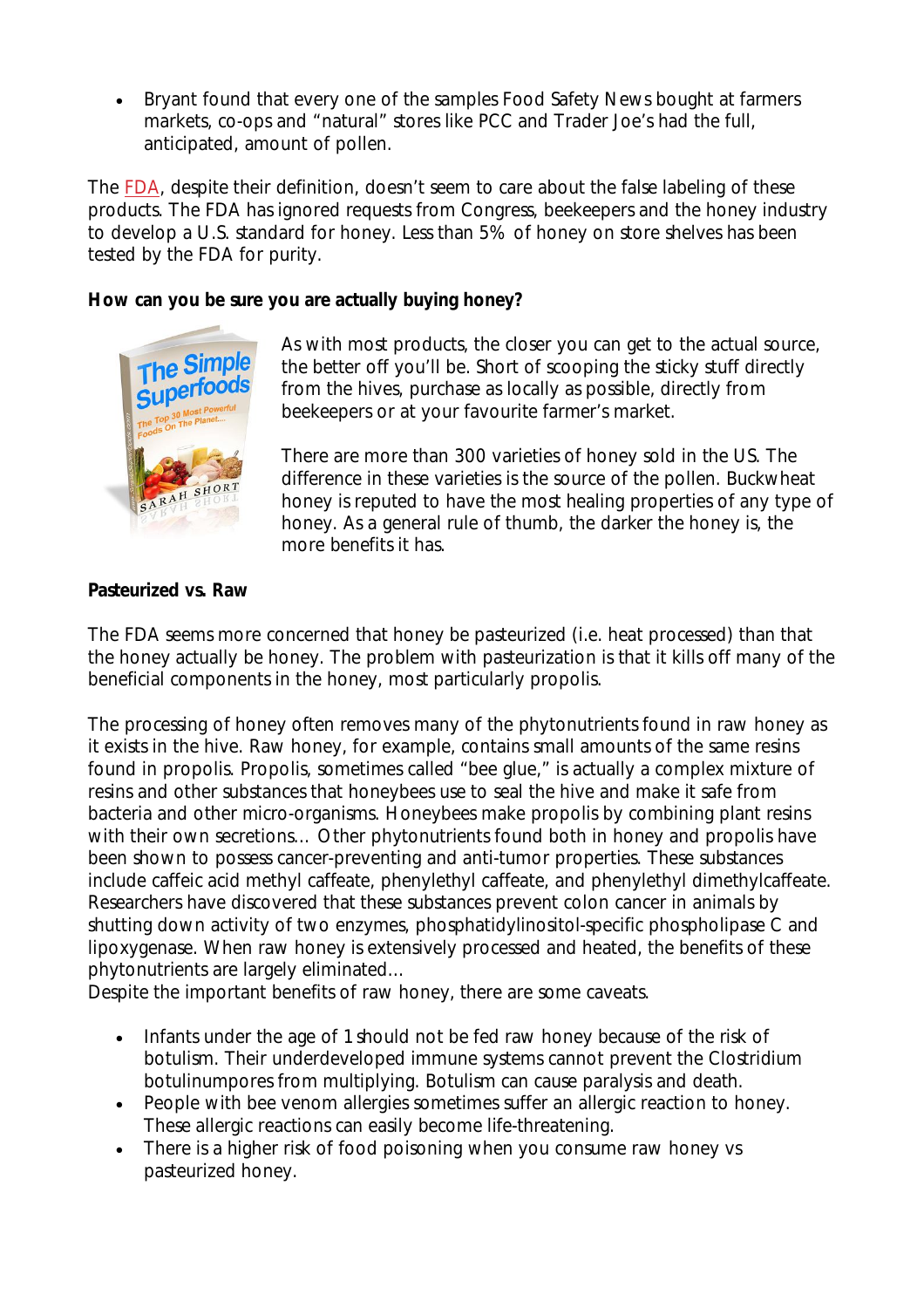With the knowledge of the above warnings, I still purchase only raw honey for my household. The pros outweigh the cons for me.

## **The Benefits of Raw Honey**

Raw honey is anti-viral, anti-bacterial, and anti-fungal, making it one of the most healing substances on earth. It is also highly nutritious. Honey is a natural multivitamin. It contains significant amounts of: B1, B2, B3, B5, B6, C, magnesium, potassium, calcium, sodium chlorine, sulphur, and phosphate.

- Honey has been used historically both internally and externally for a variety of concerns:
- Apply honey liberally on a wound to speed healing.
- Apply honey to a rash, burn or scrape, and cover loosely.
- A tsp taken 3 times per day can help prevent seasonal allergies.
- A tbsp of raw honey sprinkled with cinnamon taken 3 times per day can boost the immune system and fight off a cold or sore throat.
- A spoonful of honey can soothe a cough caused by a tickle or sore throat.
- A couple of tablespoons of honey stirred into hot tea can lessen the symptoms of a cold or flu.
- Honey mixed with equal parts coconut oil makes a wonderful skin conditioner.
- Some studies say that honey can help control blood sugar fluctuations.
- Raw honey increases the production of antioxidants in the bloodstream.
- Recent studies proved that honey reduced overall cholesterol levels when taken daily.
- Honey applied topically to a wound or incision moistens the skin and helps prevent or reduce scarring.

## **Recipe: Homemade Cough Syrup**

I keep a honey-lemon-ginger remedy in my refrigerator all winter long. Learn more about honey as a flu symptom remedy here: http://www.theorganicprepper.ca/avoid-thepharmacy-fight-the-flu-with-remedies-from-the-kitchen-01092013

I always keep a jar of this homemade cough syrup in my refrigerator. It tastes so good that I don't have to ask my kids twice to take it. You can also stir a few tablespoons of the syrup into hot water for a homemade "Neo-Citran"-style hot drink without all the nasty chemicals.

## **Ingredients**

- 2 lemons, scrubbed and thinly sliced
- 6 tbsp of grated ginger root
- Honey as needed

## **Directions**

In a glass jar, layer the lemon slices and grated ginger until the jar is full.

Pour honey into the jar, using the blade of a kitchen knife to move the lemon and ginger around and make room for it.

Store it in the fridge for at least 2 weeks before using it. Then, take 1-2 tsp 3 times per day, as needed, for coughs or sore throats.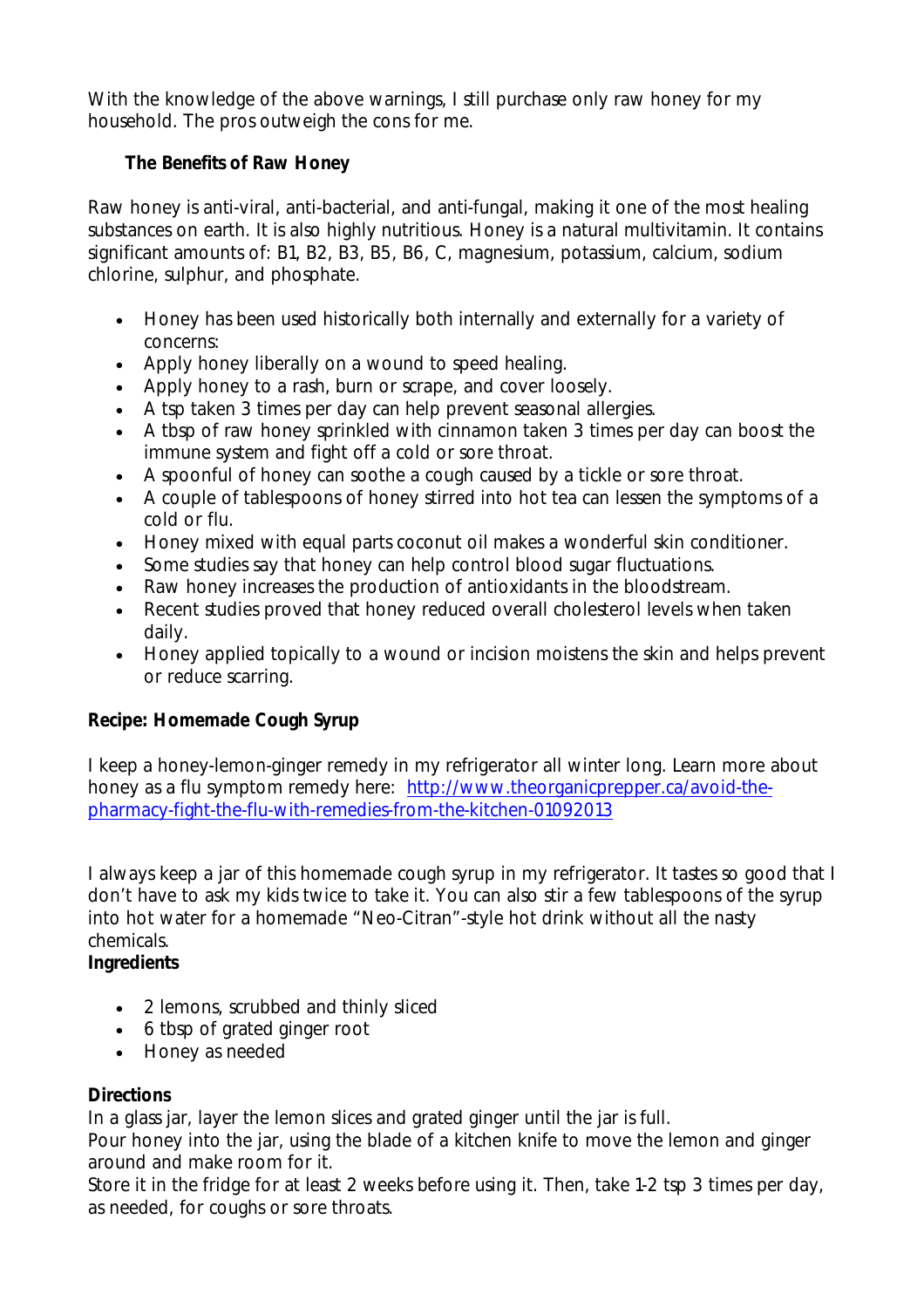#### **Long Term Storage of Honey**

The great news about buying honey for your stockpile is that it stores forever: Literally. Honey was discovered in the pyramids of Egypt – over 5000 years old – and still edible. Given that, I strongly suspect it will remain viable in your stockpile for as long as you care to store it. The only thing that will happen is that, in time, it will crystallize. You can resolve this issue by placing the jar of honey in a bowl of hot water until it returns to liquid form. However, you can also use it in its crystallized form – you can stir it into tea, spread it on hot toast, or take a spoonful of it as one of the remedies mentioned above.

Frequently heating and cooling honey can lessen its nutritional potency, so I recommend putting honey in a small jar for regular use and using the big jars just to restock your little one.

Store your honey in an airtight container in a cool, dark place.

*Daisy Luther is a freelance writer and editor. Her website, The Organic Prepper, where this article first appeared, offers information on healthy prepping, including premium nutritional choices, general wellness and non-tech solutions. You can follow Daisy on Facebook and Twitter, and you can email her at daisy@theorganicprepper.ca*

#### **From the brushy mountain newsletter**

#### **Question of the Month**

A difficult occurrence for bees and beekeepers is swarming. About 80% of all swarms occur in spring (April-May). Beekeepers will try to prepare their hives to prevent swarming. What are the best practices to reduce the tendency of swarming?

It is hard to anticipate when a colony might swarm but a good indication is swarm cells. Swarm cells are obviously produced in preparation for swarming and are typically located along the bottom edge of the frame. At this stage it may already be too late to prevent the colony from swarming. Beekeepers want to be proactive and prevent swarming before it even begins.

Full frames of brood with some pollen and nectar around the edges is a great sign of a healthy hive that is queen, right. The brood nest will consist of the majority of the central frames in the hive and will include all stages of the brood process (eggs, larvae and capped brood). If it is obvious the brood nest is shrinking and more frames are consisting of pollen and nectar (similar to a honey bound hive), it is a good indication your hive is preparing to swarm.

Honey bees instinctively decrease the size of the brood nest in preparation for swarming. If a full colony is capable of caring for full frames of brood, then after swarming, about half the colony will only be able to maintain half the brood, therefore, honey bees will shrink the brood nest in preparation for half of the bees. There are three conditions which can induce swarming preparations:

**Congestion.** Bees love to be crowded but not overcrowded. Having your brood chambers well populated allows the bees to maintain a constant hive temperature, prevent robbing